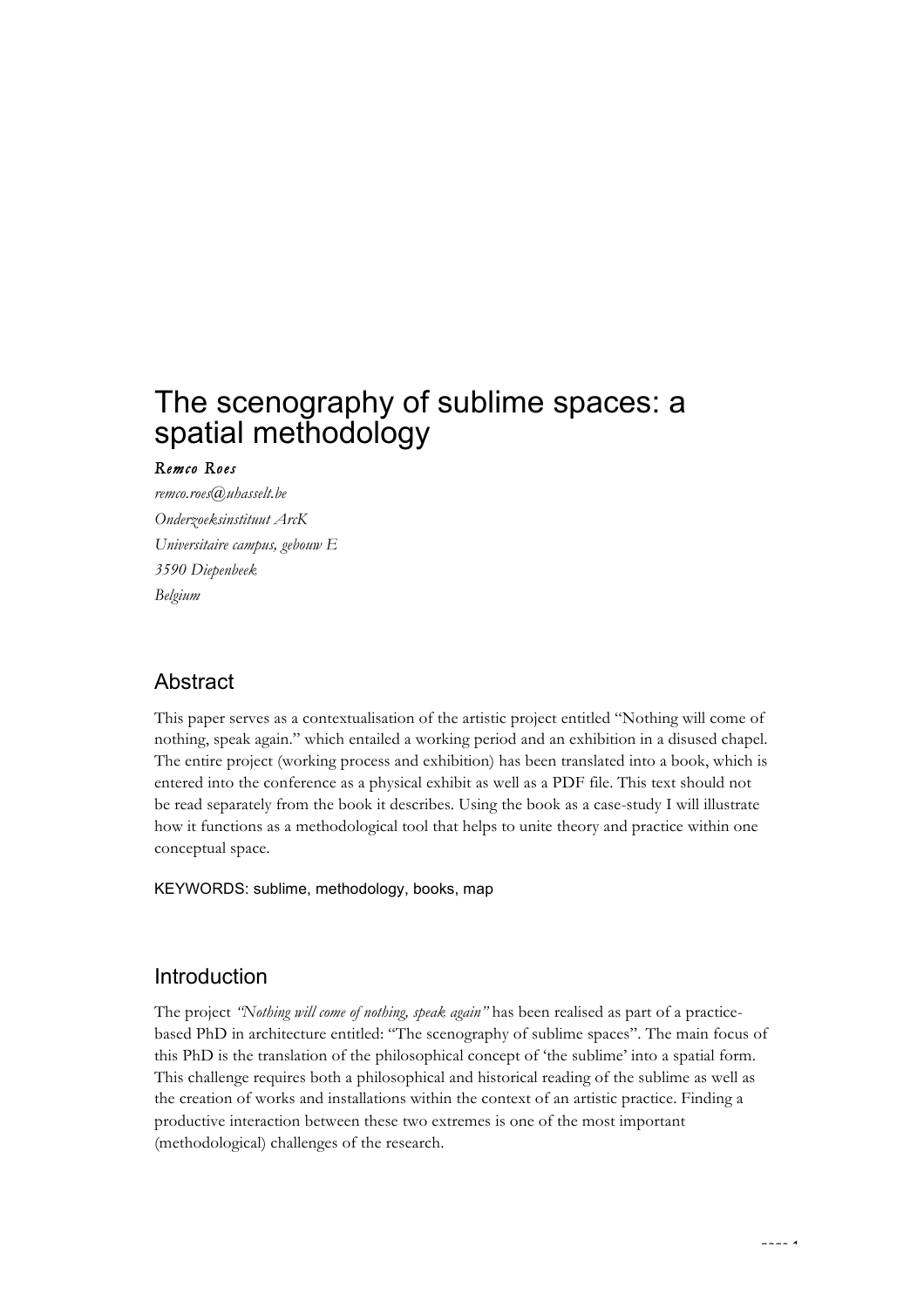Even though this paper focusses on analysing the book/exhibit in relation to the method of the research, it seems relevant to briefly discuss the theoretical context of the sublime to illustrate the gap that exists between theory and practice with greater precision. The sublime has a rich history and in current discourse is a concept that appears to be looking for a context (Morley, 2010, p.21). The pre-Romantic sublime placed an emphasis on the physical object as a trigger for (sublime) experience. Since Kant the focus has shifted towards a more cerebral approach. Not the object, but the mind itself became the focus of describing the structure of the sublime. In the postmodern accounts of Derrida and Lyotard, the sublime seems to have been completely adopted into an endemic philosophical discourse, with an emphasis on the lack in language and thinking itself.

My own artistic practice started in the field of architecture, or rather as an exploration of the limits of the architectural discipline. It has embraced 'other spaces' and a non-traditional approach to planning (or indeed, not-planning) an environment. Under the influence of a 'Taoist' acceptance of the way things are, my practice will always approach the sublime from a more modest angle. The scraps and refuse that are present in the margin, rather than a distant grand design of heavenly light. It is in the gaps and the coincidence, the abandoned moment or the possible event that my practice would seek the sublime.

The extensive discourse on the sublime is something that certainly cannot be ignored and that demands a certain amount of discursive interaction. However, at times this contemporary cerebral approach seems to be caught up in its own complexity, reinforcing its own disciplinary boundaries (the domain of philosophy) instead of inviting an interaction with other fields, or even with any real-life experience. Engaging too directly with this abstract philosophical complexity brings with it the risk of underappreciating the physical and corporeal aspects of the sublime that in fact lie closest to an artistic practice. There are a number of ways in which an artistic practice can interact with this hermetic nature:

The first is to treat theory as a separate domain and bridge the gap using discourse and logic. A distant theoretical formulation then becomes a stable contra point to the artistic practice, that is tied to it by logical, closed arguments. The relationship between theory and practice would then seem to be coherent: the theory raises a question or lack which the practical work answers, completing the circle. The discourse would support the work and vice versa without any tension or sparks between the two. This is not an interaction that I feel is of added value to either field. It is my opinion that it remains necessary for practice and theory to converse with each other about where this transition between the two might lie. This questioning should be a continuous vicious circle.

Another scenario for interaction would be using the theory of the sublime as a source of inspiration while making practical works. The theory would be equalled to many of the other influences and coincidences that find their way into a work. In fact this disarms the discourse and reduces the project to a postmodern collage, which may yield interesting results but does not do justice to the conceptual richness that the discourse on the sublime contains. The vicious circle should not be limited by logic, but should at least attempt to interact with the arguments it chooses to adopt.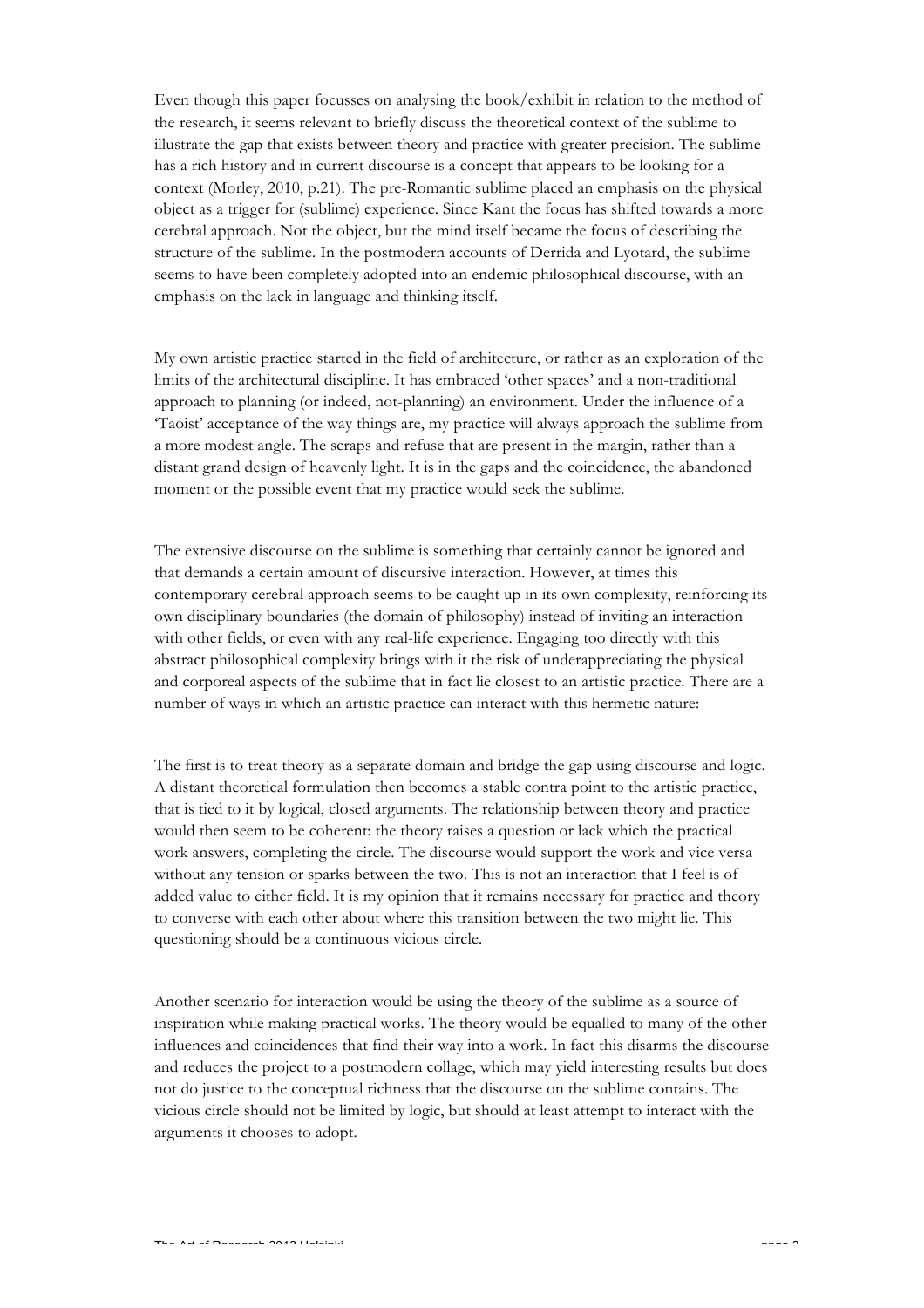I therefore propose a third scenario, which entails a more complex and unstable relationship between theory and practice. In a manner of speaking this third scenario forces both theory and practice out of their respective comfort zones into a new 'common ground'. From the very start of the project I saw the need to define this common ground and turn it into a productive oscillating space, rather than one of binary opposites. An important factor in allowing this oscillation to take place is to develop a certain flexibility in language (text).

Finding a suitable 'subjective' approach to texts (both of a theoretical and reflective nature) and finding a 'right' way to structure it, is something many artists conducting research are confronted with. There are two artistic researchers that have stood out for me with regard to the role and potential of text and structure in a practice-based PhD. The first is Katja Tukiainen, a Finnish artist who has adopted a completely personal web of language that incorporates her work, her inspirations and the way her thoughts jump between them. She has devised an alphabetical system that offers a semantic framework that structures the research and hints at what the finished PhD might look like. (Tukiainen 2010a) Each exhibition is given a sequential letter of the alphabet which is preceded by the prefix *Paradis*. It started at *Paradis a (Petit l'object a or America)* and will finish with the yet unknown *Paradis z.*  Each paradise becomes a constellation of subjectively linked words and works, the final PhD might be some sort of map of all these places (Tukiainen 2010a), with her reflection as a personal guide book. At a presentation held during manifesta 8 she said that there are enough good philosophers and art historians and that she will write from her work from within, as she is the only one who can assume that position. (Tukiainen 2010b) The subjective structure she devised to realise this is very convincing: the text is dragged into the rich, associative domain of the arts.



Figure 1

**Bart Geerts, map of PhD research** 

A second example with regard to the role and potential of text and structure is Bart Geerts, who defended his doctoral research entitled '*The painterly revisited'* in January of 2012. Geerts has a background in literature as well as fine arts and it comes as no surprise that his approach to the PhD revolves for a substantial part around text. Inspired by narrative texts like George Perec's *La vie mode d'emploi* and Mark Danielewski's *House of leaves* he proceeds to construct his own textual research space. The various components of his research assume imaginary roles in the textual theatre that Geerts constructs. Figure 1 shows one of his maps at an early stage in the research process. In the end the growing complexity made him decide to represent his final thesis in five essays (Huybrechts & Peeters 2012), but with headings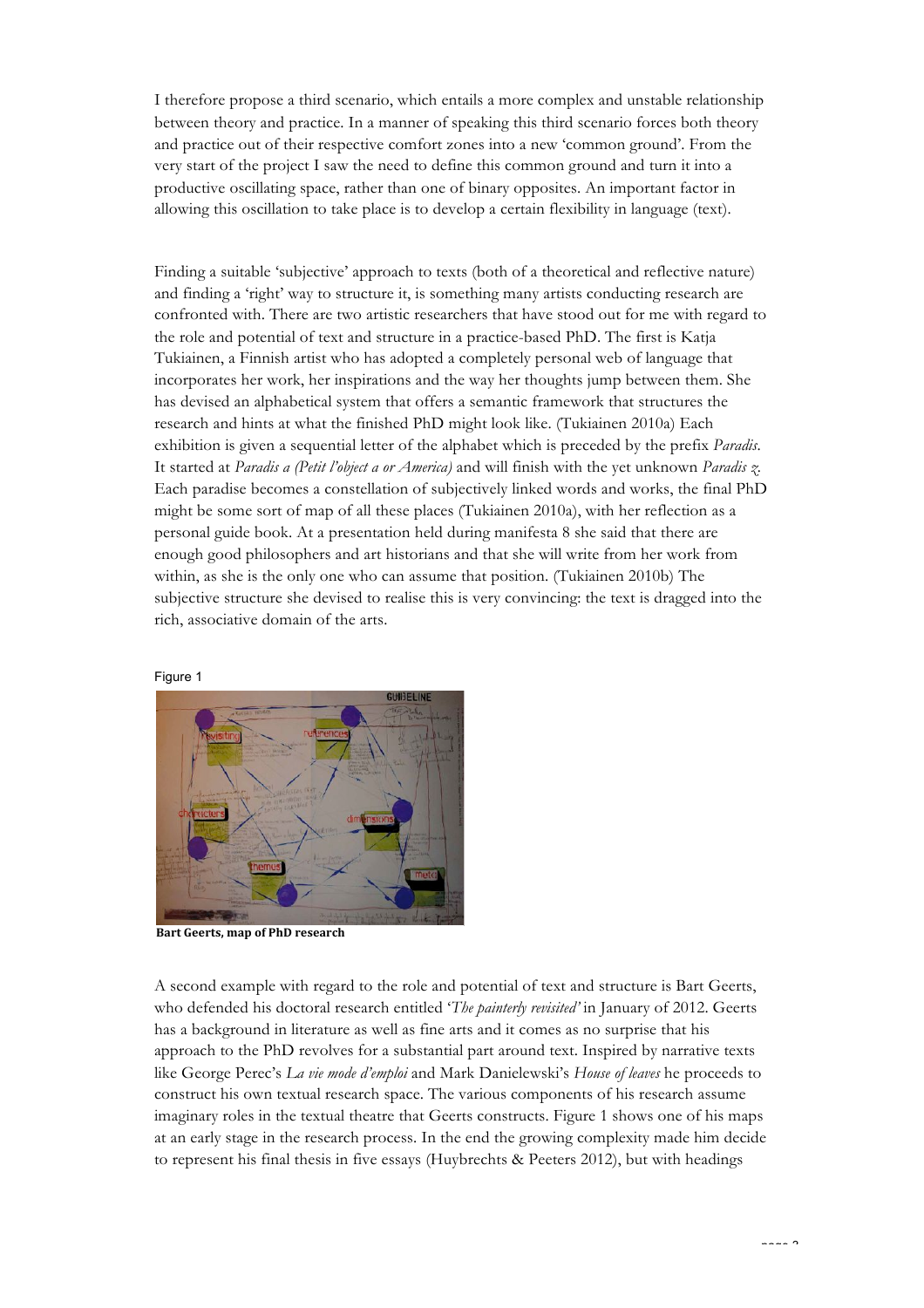like "poetics of the local" and "architecture of the archive" the spatial complexity is still amply represented, even if it is in a clarified/purified form.

Both examples are very different from the content and context of my own project, however at a conceptual and methodological level they offer two extremes for which I admire their respective methods. Tukiainen unites the text with the work and in a way becomes the text herself. Geerts creates a layered textual architecture that literally gives form to the research. An important difference shared by both examples is the fact these are doctoral theses in the fine arts, concerning their own field: painting in both cases. My research, because it is conducted in the field of (interior) architecture as opposed to fine art, needs to at least define its position in relation to a civil or spatial 'functionality' or 'use'. It is precisely this external 'functional' requirement of the project that I will attempt to converge with the notion of the sublime. My research should attempt to explore a possible use of the sublime (space). My explorations thus lie simultaneously inside and outside the discipline. They are concerned with a personal artistic practice but are also concerned with a conceptualisation of the sublime within the common space of society. The (theoretical concept of the) sublime lets me position my work within the world. Jeroen Boomgaard in his essay *'The Chimera of method'*  stresses the importance of formulating a research question that lies at the core of the discipline and that can be answered separately by both the practical as well as the theoretical components of the research, as the two can never converge (Boomgaard, 2011, p.66-67). In my approach the artistic and the academic do not converge, but they are locked into a room together to fight out their differences. The sublime explores its value for a spatial practice and spatial practice attempts to embed a sublimity into the functional space of everyday society.

# Dérive through an interior

The methodological device I have constructed to work with these opposites is literally a middle ground; it is the conceptualisation of the entire project *as* space: a space in which practice and theory are both (re)presented.

The 'research space' is conceptualised as an interior, the limits of which are determined by the disciplines and the subject-matter of the research: (interior) architecture, art and the sublime. The definition of a conceptual interior allows for a wide field of research, whilst simultaneously forcing delineation. In doing so the middle-ground unites academic requirements (like rigour and limiting the scope of the research) with the tendencies of my own artistic practice (the necessary freedom required in any artistic practice). The middle ground is literally expressed in terms of the discipline of the research: interior architecture. It is neither a practical, physical space, nor a mere theoretical or abstract concept. It manifests itself precisely in between the two.

Theoretical and practical explorations can be seen as (simultaneous) walks within this interior space. Because the theoretical concept of the sublime is so multifaceted and an artistic practice is in a sense unlimited, the exploratory and whimsical paths might be best described as *dérives*: subjectively determined routes within a larger structure. The *dérive* is a method developed by the Situationist International in the 1950s. It is defined as: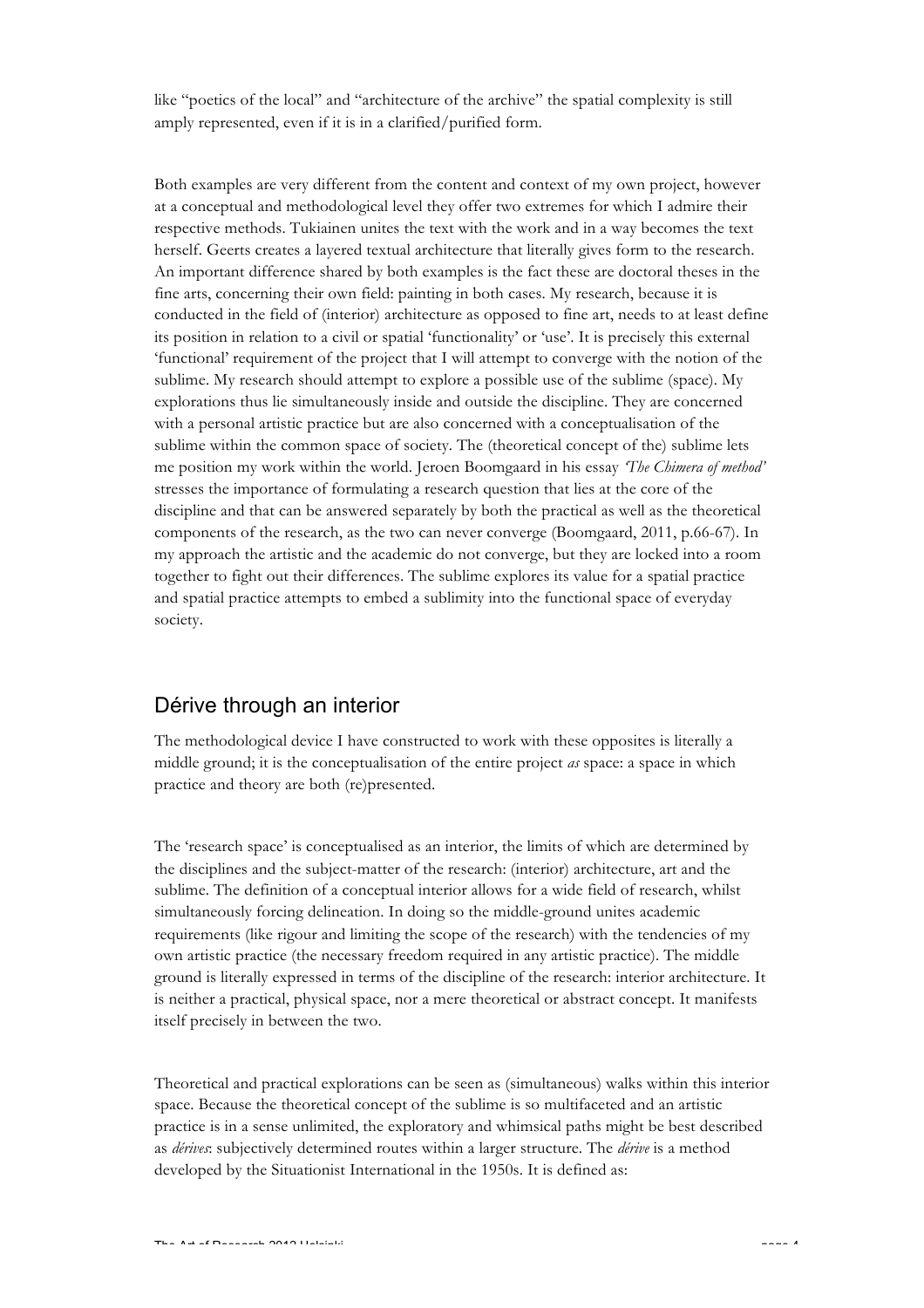*"a technique of rapid passage through varied ambiences. Dérives involve playful-constructive behaviour and awareness of psychogeographical effects, and are thus quite different from the classic notions of journey or stroll." (Debord, 1956, p.22).*

The S.I. attempted to approach urban space in a different way, with an emphasis on (new) experience as opposed to following the conventional and supposedly pre-determined 'meanings' of the city. The situationist experience of the *dérive* was simultaneously a game and a means of studying the urban milieu. (Andreotti & Costa, 1996, p.86) The method often balanced between the given, objective nature of a city and its subjective 'alternative use'.

*"The spatial field of the dérive may be precisely delimited or vague, depending on whether the activity is aimed at studying a terrain or at emotional disorientation. It must not be forgotten that these two aspects of the dérive overlap in many ways so that it is impossible to isolate one of them in a pure state." (Debord, 1956, p.24)*

This seems a suitable analogy for the position of an artistic researcher, walking between the integrity of his own practice and relevance for a larger, external context. Partly playing, partly gathering knowledge on the terrain. The fact that this knowledge is of an 'alternative' nature than that of everyday, efficient, productive disciplines confirms the suitability of the method for artistic endeavours.

#### Account of a first dérive

"Nothing will come of nothing, speak again." is the title of a working period and the resulting exhibition, which I collaborated on with Sara Bomans in the Gasthuis chapel in Borgloon (Belgium). It was the first artistic project that was part of my PhD and as such can be seen as a first *dérive* within the newly formulated research space. Besides retracing its own steps this *dérive* describes how the artistic process has helped the translation of the abstract concept of an interior into a (practical) method, using books as an intermediary tool.

The start of the project mirrored the intimidating emptiness of the start of a PhD: Sara and I decided to use this void and set out from the status quo of the (empty) exhibition space. The method of the project was itself a spatial and temporal *dérive* as is characteristic of my artistic practice. Coincidence and acceptance of 'the way things go' were the starting points for approaching a (sacral) sublime. We constructed an exhibition out of the spaces, objects, encounters and fragments we found (and manipulated) on our path during the two month working period. During this time we visited a series of other churches in the Borgloon area that were all dealing with radically shrinking congregations and in a way mirrored the emptiness of the exhibition space in the chapel. The project was incrementally constructed around those journeys and the people we met in the churches.

We documented these journeys with photographs. Initially they were meant to memorize the locations and capture the spaces and details that drew our attention. As the collection grew, we realised that the images in themselves contained a part of what the project was about. They seem to describe an abandoned sublime, scattered amongst everyday objects and banal situations.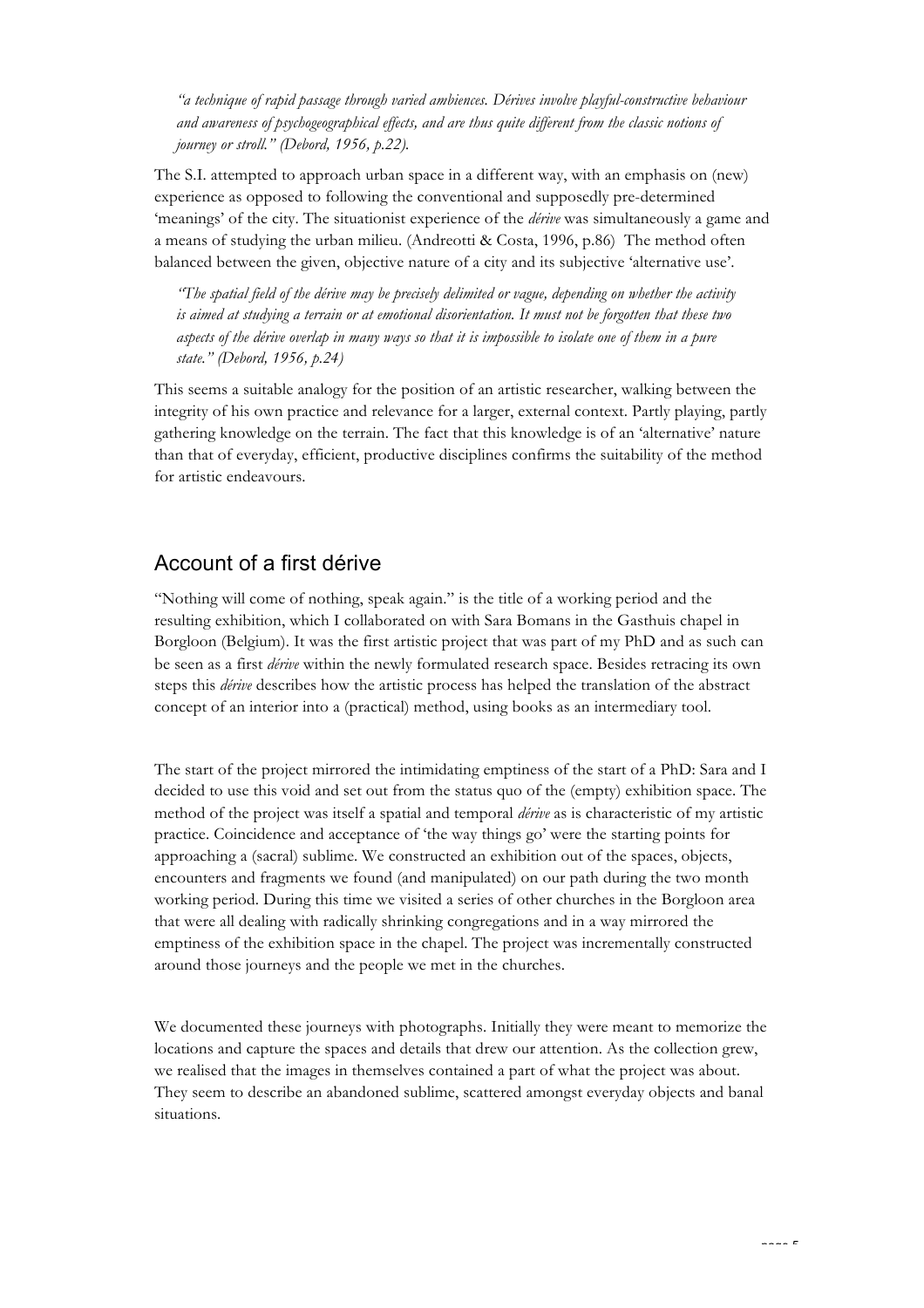We 'mirrored' the experience that is shown in the photos in the empty chapel in a spatial way. Using materials that were present in the adjacent storage room I constructed a series of installations that organically grew into the environment that was finally exhibited. Sara translated snapshots of the installations in-progress into life-sized paintings. This emphasised the relevance (and beauty) of each step in the process and accentuated the temporary nature of any fixed or final configuration.

Figure 2



**Photo of storage room before exhibition**



**Photo of storage room and** exhibited book during exhibition



**Installation view of the chapel** 

The 'final' presentation consisted of three installations ('altars' constructed out of everyday objects out of the storage room). The altars also contained small paintings and video projections of their own creation and other previous spatial actions in the chapel. The large canvases that Sara painted were positioned opposite the altars in such a way that the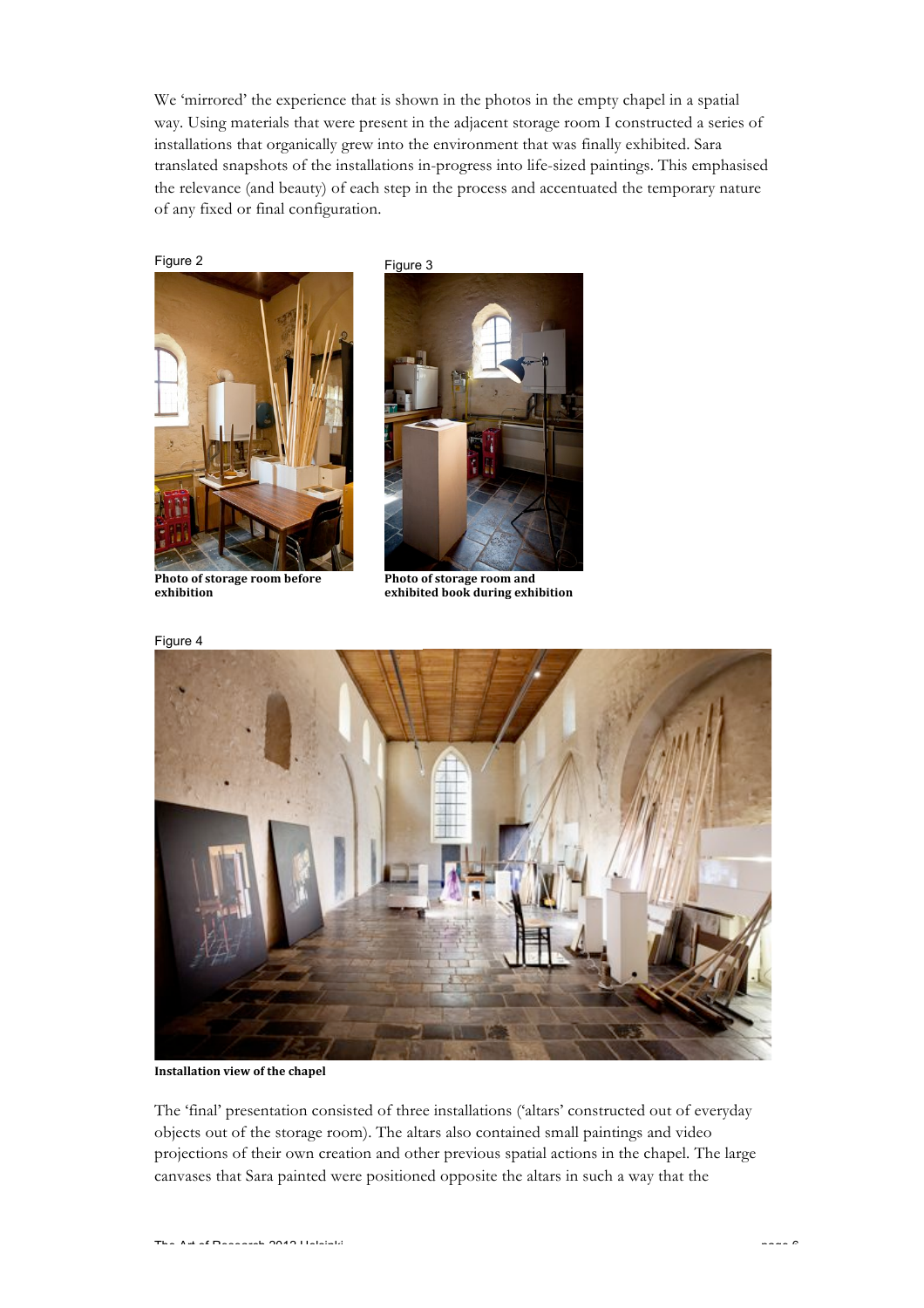paintings showed a previous incarnation of the physical altar. In the emptied storage room, not usually accessible to the general public, a book was presented on a plinth and a sound piece was played: an eternally repeating choir rehearsal that we encountered in one of the visited churches.

The role of the book grew incrementally. Initially it was meant to be used as a (private) logbook to track the process and collect all the images in one place. Only when the importance of the process and the 'value' of the images became apparent did we decide to develop the book as a separate work. The second book (which was presented as a work) contained a series of photographs of the visits to the other churches as well as a visual registration of the parallel spatial experiments that were conducted in the chapel. There were also two interviews in which Sara and I bilaterally questioned each other's points of view on what we were doing. These interviews were conducted halfway through the working period and helped us to better understand the partly subconscious path we had taken thus far.

The creation of the second book revealed the potential of this medium to capture the *dérive*like process that was at the heart of the project. The interaction between the visits to the different churches and the constructing of multiple installations within the chapel could be clearly represented in book form. The 'visual essay' of this process together with the two interviews created precisely the conceptual spatiality that I had described in my methodological integration of theory and practice. The book became a palimpsest of physical space and time that re-presented a collection of previous configurations. It was presented in the storage room as a separate work. After the exhibition closed, images of the final installation were added to the last (third) version of the book, together with additional reflective texts that attempt to position the project in relation to the sublime and the conceptual interior of the research.

# Reflection on the first dérive

The S.I. did not solely use the *dérive* to explore the city, they also employed it to question and perfect their own techniques and methods. Likewise, I would like to summarise my first experiences with this method and explain why and how I intend to continue working with the book as intermediary tool in future projects and what the relation to a final form of output might be.

The reflective component in the book identifies three concepts related to the sublime that are both addressed in the work as well as by the translation into book form. The first is the notion of immanence (Bomans & Roes, 2012, p.393). The installation revolves around a series of acts of immanence but these can only be perceived through the collected images and a reflective text in the book. The book offers an essential insight into the methods and content of the work. This role of the book can be linked to the second concept, that of the *parergon* (Bomans & Roes, 2012, p.384), which places the book precisely on the border between being defined as a mere by-product or as a work in itself. The book collects (and translates) the fragments of the entire project into one physical form. This collection is all that is left after the exhibition but it can never realise a precise representation of the actual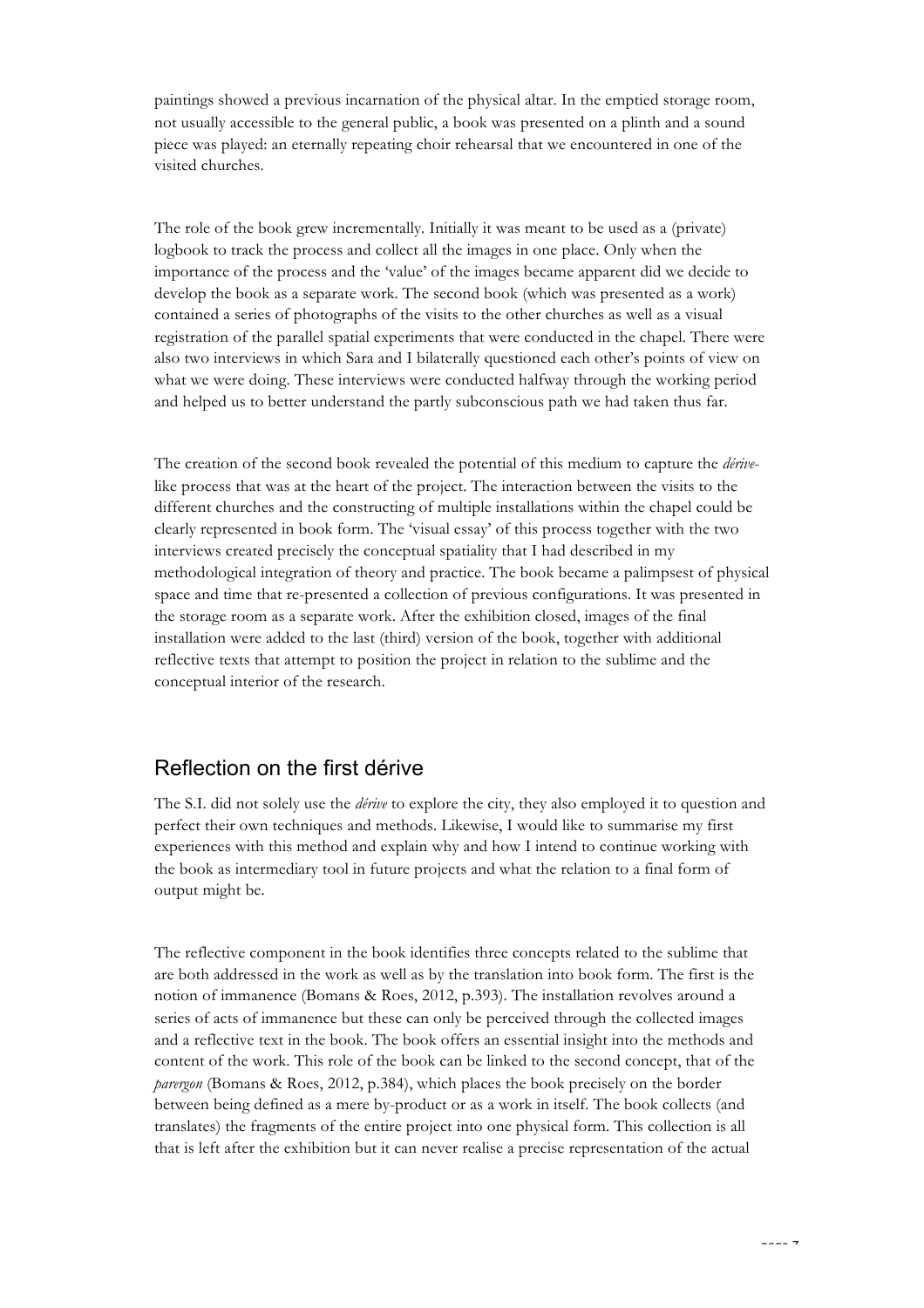show. This brings us to the third concept of the 'constellation', which is reflectively linked to the Lacanian lack at the core of signification (Bomans & Roes, 2012, p.378).

In light of these concepts the strength of the book as a physical middle ground between theory and practice becomes clear. The medium allows the capturing of time intervals. As opposed to a physical exhibition space, it allows for multiple actions and (contradictory) events to take place simultaneously. By being browseable it re-presents a series of disparate (spatial) actions in a way that is close to their actual manifestation in physical space and time. However, the book also allows for commentary and emphasising certain episodes whilst ignoring irrelevant or uninteresting episodes.

Similar arguments describe why a book is more suited to the task than a website. First of all, a book has a permanence and definitive nature whereas a website is perceived as continually updateable. A website would be a virtualisation of the project instead of a distilled description or re-presentation. The act of re-presenting allows for contemplation of the artistic and theoretical *dérives* and offers a first step towards delivering 'useful components'. A second advantage is that a book is a physical object, it shows its limits and can be read or browsed intuitively without the risk of technical complications. The spatiality of a book is more corporeal than the (virtual) space of a website. The physical experience of an amount of empty pages cannot be achieved in the same way on a website. A final advantage is the definitive nature of a book allowing for interim summaries of sections of the research. In my artistic projects the process is often open ended and continually shifting. Working with a static medium like a book forces me to create (temporary) closure on past projects.

# The book as intermediary (spatial) tool

The book can be compared to an account of a *dérive*. It re-presents a section of the research and describes the issues and connections made during the creative process. It is a logbook that describes both the artistic process and the theoretical connections. The uncovering or identifying of combined clusters ('turntables' as the S.I. named the crucial areas on the map) of practical and theoretical reflection is what makes the book a description of a spatial journey.

Figure 5



Figure 6



**Guy%Debord,%***The\$Naked\$City***,%1957 Madeleine%de%Scudéry,%***Carte\$de\$Tendre,\$***1653**